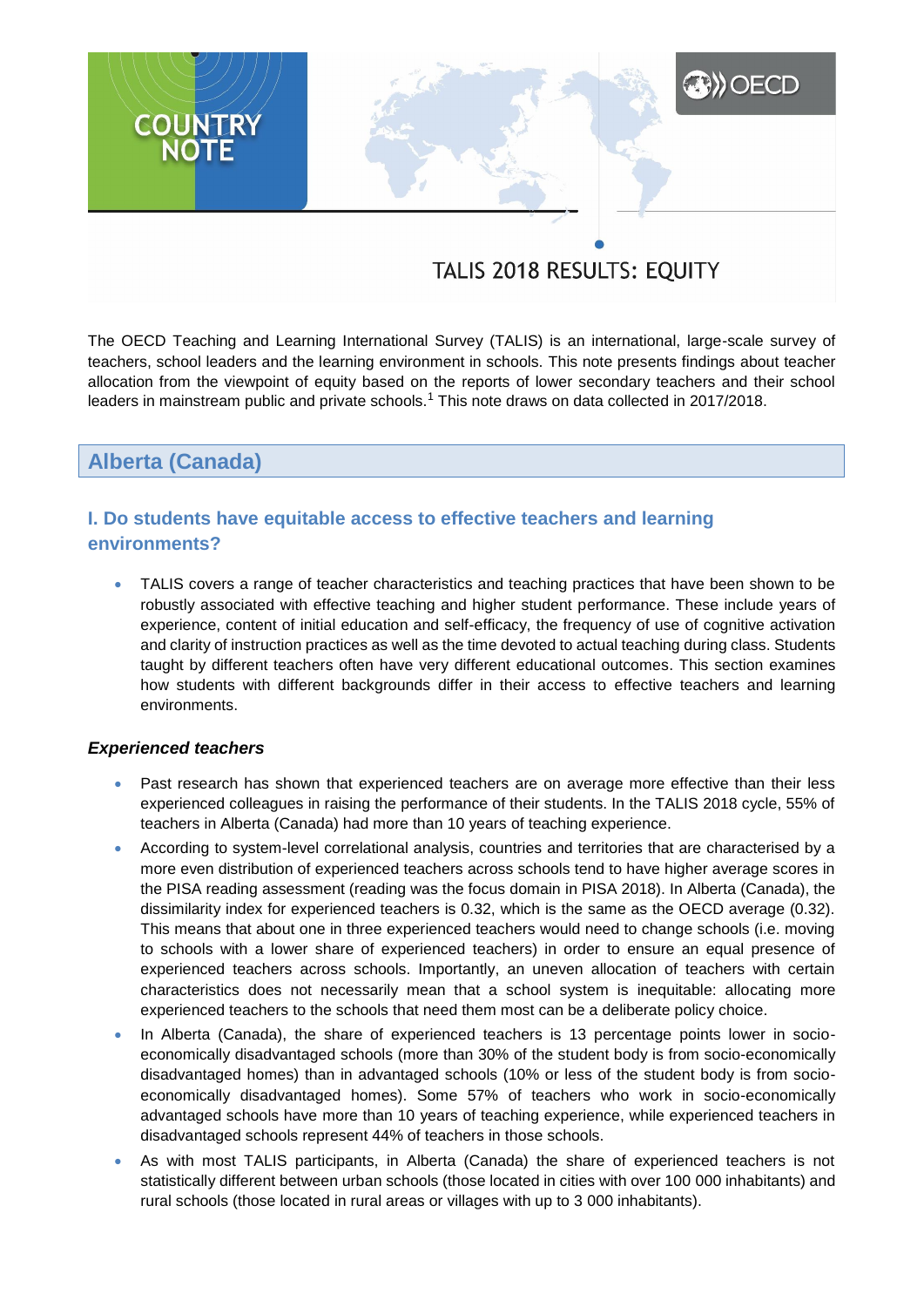# **Figure 1. Allocation of experienced teachers**



Results based on responses of lower secondary teachers and principals

Notes: Only countries and territories with available data are shown. The dissimilarity index measures if the allocation of teachers with a given characteristic in a country's schools resembles the overall teacher population of the country and it ranges from 0 (i.e. the allocation of teachers in schools resembles perfectly the teacher population of the country) to 1 (i.e. teachers with a certain characteristic are concentrated in a single school). Differences across school types that are not statistically significant are highlighted with lighter colours. Source: OECD, TALIS 2018 Database, Table 2.3.

# *Teachers with comprehensive formal education*

- TALIS asks teachers about the content of their initial education and training. In the TALIS 2018 cycle, 56% of teachers in Alberta (Canada) reported to have received a comprehensive initial education, which includes subject content, pedagogy, classroom practices, cross-curricular skills, teaching in a mixed-ability setting and classroom management: this is higher than the OECD average (39%). On average across OECD countries/territories, initial training in cross-curricular skills, teaching in a mixedability setting and classroom management tend to be less prevalent than the other types of training.
- As shown by system-level correlational analysis, across countries and territories, the more even the distribution of teachers with comprehensive initial training across schools, the higher students' mean reading score in PISA. In Alberta (Canada), the dissimilarity index for comprehensively trained teachers is 0.28, which is not statistically different from the OECD average (0.26).
- As with most TALIS participants, in Alberta (Canada) there is no statistically significant difference in the share of teachers with comprehensive formal education between disadvantaged and advantaged schools, and urban and rural schools.

## *Teachers with higher self-efficacy*

 Research highlights how self-efficacy is positively related to performance in a wide range of settings. Teachers and students are no exception. TALIS elicits teachers' self-efficacy beliefs by asking them to assess their ability to perform well in a range of tasks related to classroom management, instruction, and students' engagement. In Alberta (Canada), the dissimilarity index for teachers with higher selfefficacy (defined as those in the top quarter of the national distribution of the self-efficacy scale) is 0.37, which is higher than the OECD average (0.29).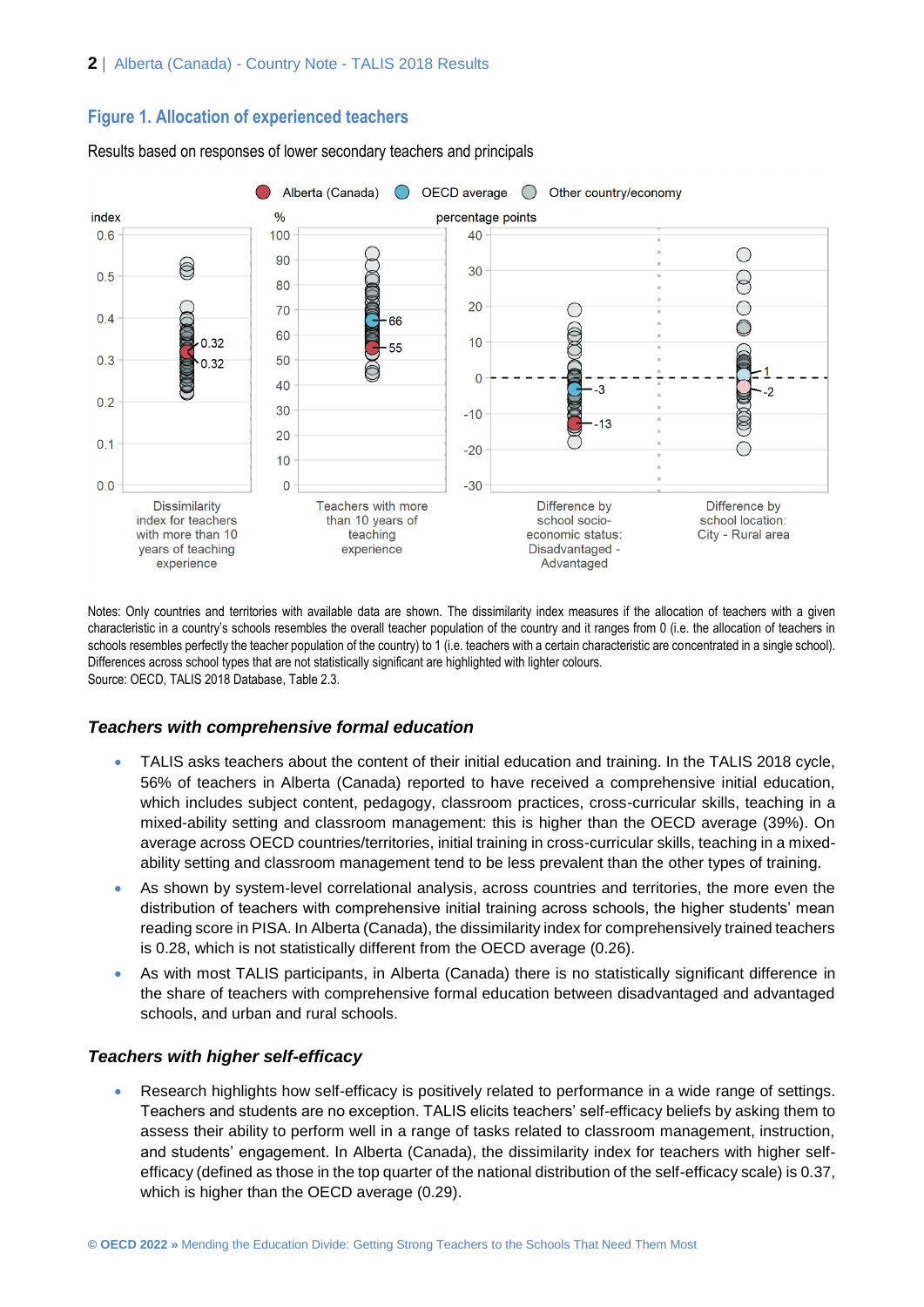In the majority of countries and territories participating in TALIS, the share of teachers at the top of the national distribution of the self-efficacy scale is not statistically different across the different types of schools; that is, between disadvantaged and advantaged schools, and urban and rural schools. This is also true in Alberta (Canada).

# *Teachers who allocate a larger share of class time to actual teaching*

#### **Figure 2. Allocation of teachers who spend a larger share of class time on actual teaching**

Results based on responses of lower secondary teachers and principals



Notes: Only countries and territories with available data are shown. The dissimilarity index measures if the allocation of teachers with a given characteristic in a country's schools resembles the overall teacher population of the country and it ranges from 0 (i.e. the allocation of teachers in schools resembles perfectly the teacher population of the country) to 1 (i.e. teachers with a certain characteristic are concentrated in a single school). Differences across school types that are not statistically significant are highlighted with lighter colours. Source: OECD, TALIS 2018 Database, Table 2.12.

- Past research has highlighted a positive association between the share of class time teachers devote to teaching and student achievement. The ability of teachers to maximise instruction time is closely related to their ability to maintain order in the classroom. But of course students' attitudes and behaviour also matter as a factor influencing the proportion of time spent on teaching and learning, and are partly outside of teachers' control. TALIS measures the instruction time to which students are exposed by asking teachers how their working time is allocated between different tasks such as administrative tasks, keeping order and actual teaching in a regular weekly class.
- According to system-level correlational analysis, students' average performance in reading is lower in education systems where teachers who spend a larger share of class time on actual teaching are unevenly distributed across schools. In Alberta (Canada), the dissimilarity index for teachers who spend a larger share of class time on actual teaching (defined as those in the top quarter of the national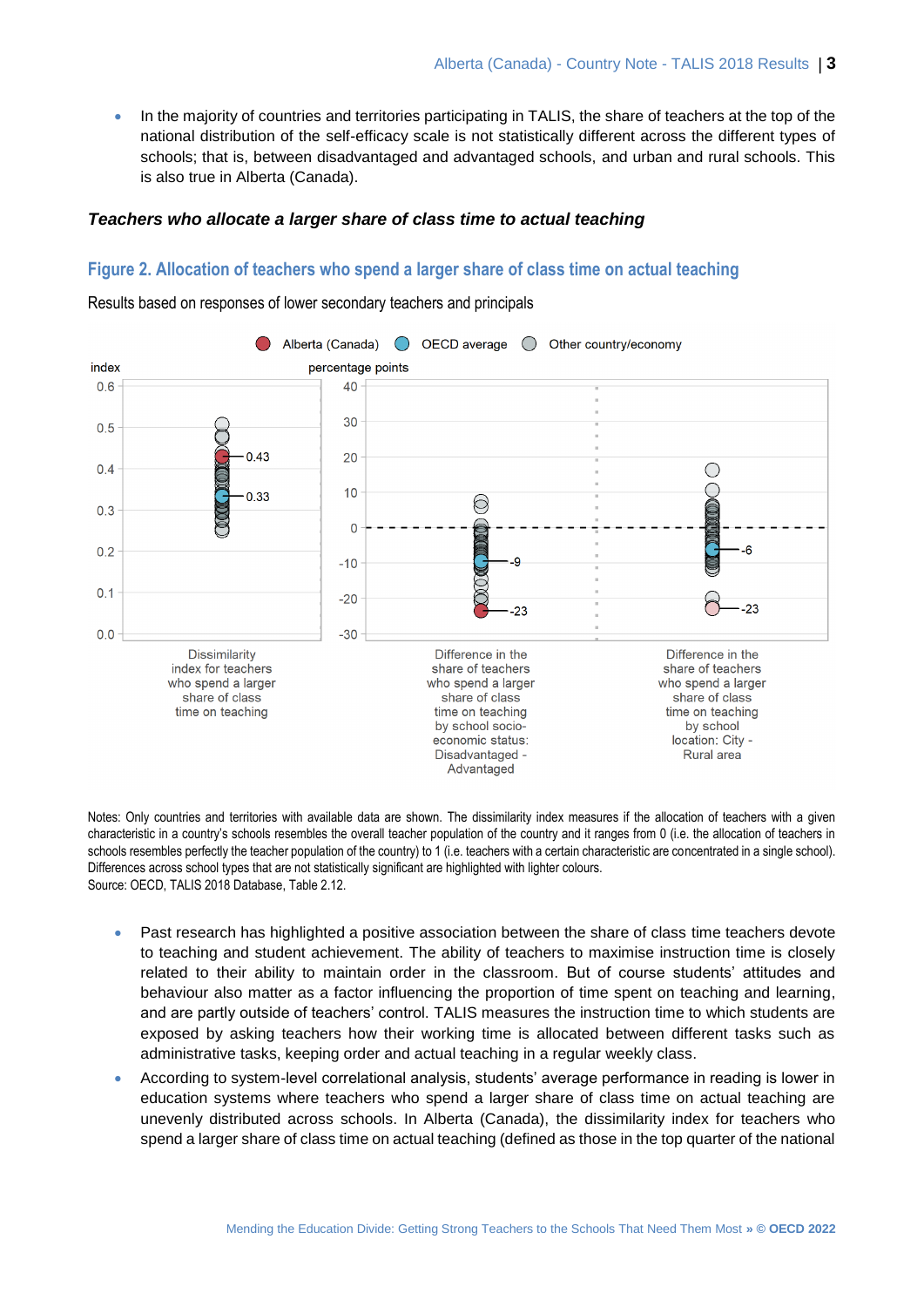distribution of the share of class time allocated to actual teaching) is 0.43, which is higher than the OECD average (0.33).

- Across TALIS participants, teachers who maximise their students' learning opportunities by spending more time on actual teaching in the classroom tend to be over-represented in socio-economically advantaged schools and private schools. This indirectly confirms that teachers' ability to maximise the time spent on actual teaching and to manage the classroom is likely to be related to the classroom environment, which can be more challenging in certain schools than in others. In Alberta (Canada), the share of teachers who spend a larger share of class time on actual teaching is 23 percentage points lower in socio-economically disadvantaged (5%) than in advantaged schools (29%).
- Differences according to school location tend to be less common. In Alberta (Canada), there is no statistically significant difference in the share of teachers who spend a larger share of class time on actual teaching between urban and rural schools.

#### *Teachers who use cognitive activation practices on a more regular basis*

- Cognitive activation consists of instructional activities that require students to evaluate, integrate and apply knowledge within the context of problem solving (e.g. presenting tasks for which there is no obvious solution or which require students to think critically, and asking students to decide on their own procedures for solving complex tasks). Past research has shown that the use of cognitive activation is associated with higher student achievement. In Alberta (Canada), the dissimilarity index for teachers who rely on cognitive activation practices most often (defined as those who are in the top quarter of the national distribution in terms of the frequency of use of cognitive activation practices) is 0.36, which is not statistically different from the OECD average (0.3).
- As in most countries and territories participating in TALIS, in Alberta (Canada) there is no statistically significant difference in the share of teachers who rely on cognitive activation practices on a more regular basis between disadvantaged and advantaged schools, and urban and rural schools.

#### *Teachers who use clarity of instruction practices on a more regular basis*

- Clarity of instruction is conceptualised in TALIS as the ability to set clear and comprehensive instruction and learning goals, to connect new and old topics, and to provide students with a summary at the end of the lesson. Past studies have shown how this practice is related to positive student outcomes, including learning motivation, achievement and satisfaction. In Alberta (Canada), the dissimilarity index for teachers who most often adopt clarity of instruction techniques (defined as those who are in the top quarter of the national distribution in terms of the frequency of use of clarity of instruction practices) is 0.42, which is higher than the OECD average (0.3).
- In Alberta (Canada), the share of teachers who more regularly adopt clarity of instruction practices is different in urban schools than what is observed in rural schools. The share of these teachers is 18 percentage points higher in urban schools than in rural schools. The difference between disadvantaged and advantaged schools is not statistically significant.

# **II. Do students have equitable access to digital learning in school?**

 The use of digital technology for teaching and learning can help students acquire digital skills, socialemotional skills and more standard cognitive skills such as numeracy and literacy. While teachers' reliance on ICT has increased considerably in the wake of the COVID-19 pandemic, school closures have also highlighted the continued presence of digital divides. Available evidence shows that learning losses have been the most severe among marginalised students, who tend to have more limited access to digital learning resources. It is important to note, however, that the data presented in this note were collected in 2017/2018; that is before the outbreak of the COVID-19 pandemic.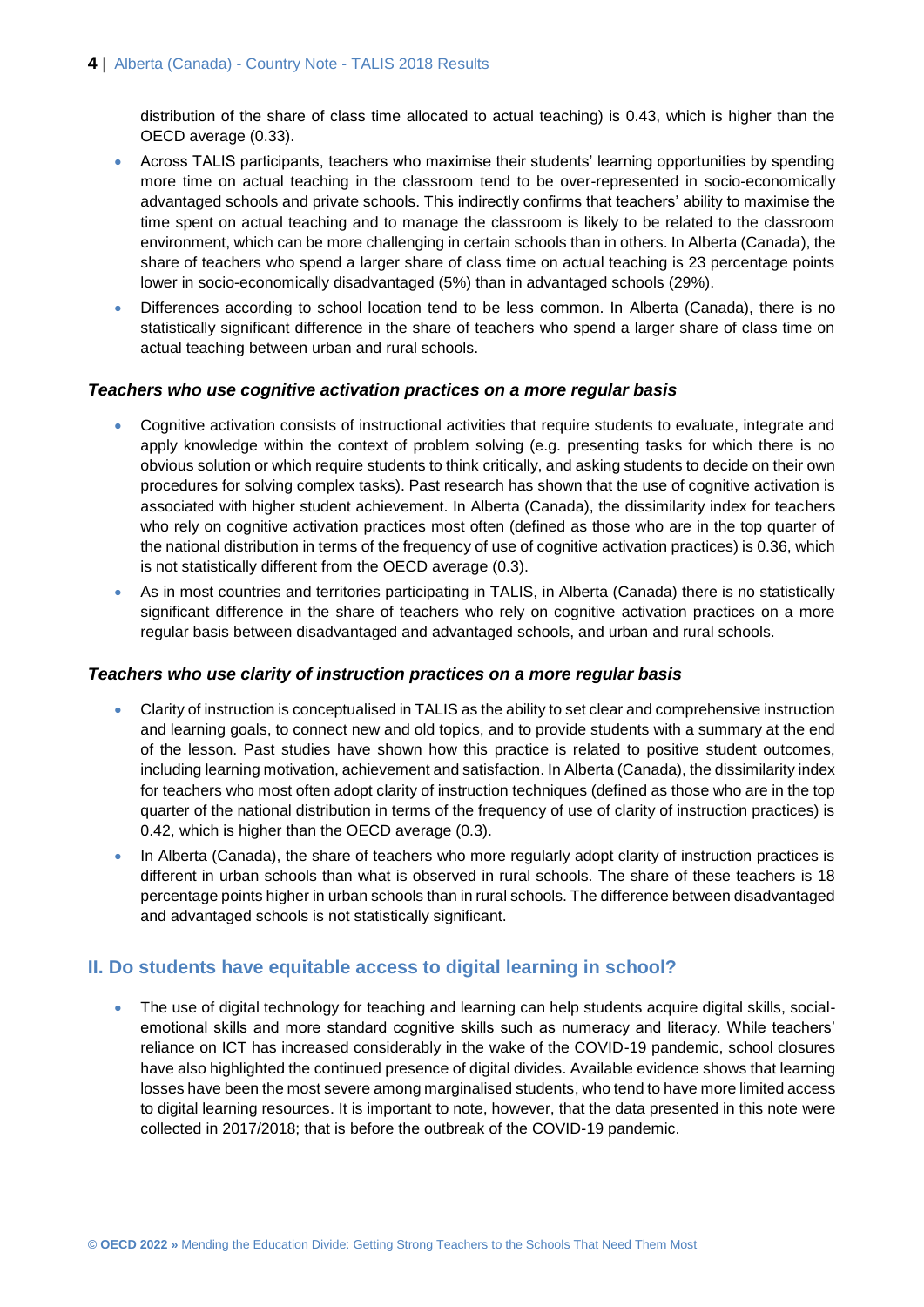#### *ICT equipment in school*

- Having adequate ICT equipment at school, such as software, computers, laptops and smart boards, is essential to effective digital learning. In the TALIS 2018 cycle, 12% of principals in Alberta (Canada) reported that the school's capacity to provide quality instruction was hindered "quite a bit" or "a lot" by a shortage or inadequacy of digital technology for instruction. This is lower than the OECD average (25%).
- On average across OECD countries/territories, the share of principals who reported that the school's capacity to provide quality instruction was hindered by a shortage or inadequacy of digital technology for instruction is higher in socio-economically disadvantaged schools than in advantaged schools (by nine percentage points). Yet, in Alberta (Canada) there is no statistically significant difference in the share of these principals between disadvantaged and advantaged schools.
- On average across OECD countries/territories, there is no statistically significant difference in the share of principals who reported that the school's capacity to provide quality instruction was hindered by a shortage or inadequacy of digital technology for instruction between urban and rural schools. This is also true in Alberta (Canada).

# *Teachers with high self-efficacy in ICT use*

- Having access to technology does not improve student learning in itself. Effective integration of technology into teaching and learning requires teachers who are well trained and able to use digital tools for instruction. In the TALIS 2018 cycle, 76% of teachers in Alberta (Canada) reported that they could support student learning through the use of digital technology "quite a bit" or "a lot", which is higher than the OECD average (67%).
- The dissimilarity index for these teachers is 0.43, which is higher than the OECD average (0.31). This means that three in seven teachers with high self-efficacy in ICT use would need to change schools (i.e. moving to schools with a lower share of teachers with high self-efficacy in ICT) in order to ensure an equal presence of these teachers across schools. At the same time, it has to be noted that in Alberta (Canada) a large share of teachers (76%) report high self-efficacy in ICT use. In such cases, the dissimilarity index may not be particularly meaningful as, inevitably, most students will have access to some teachers who feel capable of using digital technology in class. It is also important to acknowledge that self-efficacy is context-specific. Therefore, the same teacher may report a different level of selfefficacy in a different school environment.
- According to system-level correlational analysis, disadvantaged students tend to have just as much or more opportunity to learn digital literacy skills (such as detecting if the information read is subjective or biased) in education systems where teachers with high self-efficacy in ICT and teachers who regularly teach using ICT are more evenly distributed across schools.
- In Alberta (Canada), the share of teachers who feel they can support student learning through the use of digital technology "quite a bit" or "a lot" is 14 percentage points higher in socio-economically disadvantaged schools (85%) than in advantaged schools (71%).
- Similar to most TALIS participants, in Alberta (Canada) there is no statistically significant difference in the share of teachers who feel capable of using ICT in class between urban and rural schools.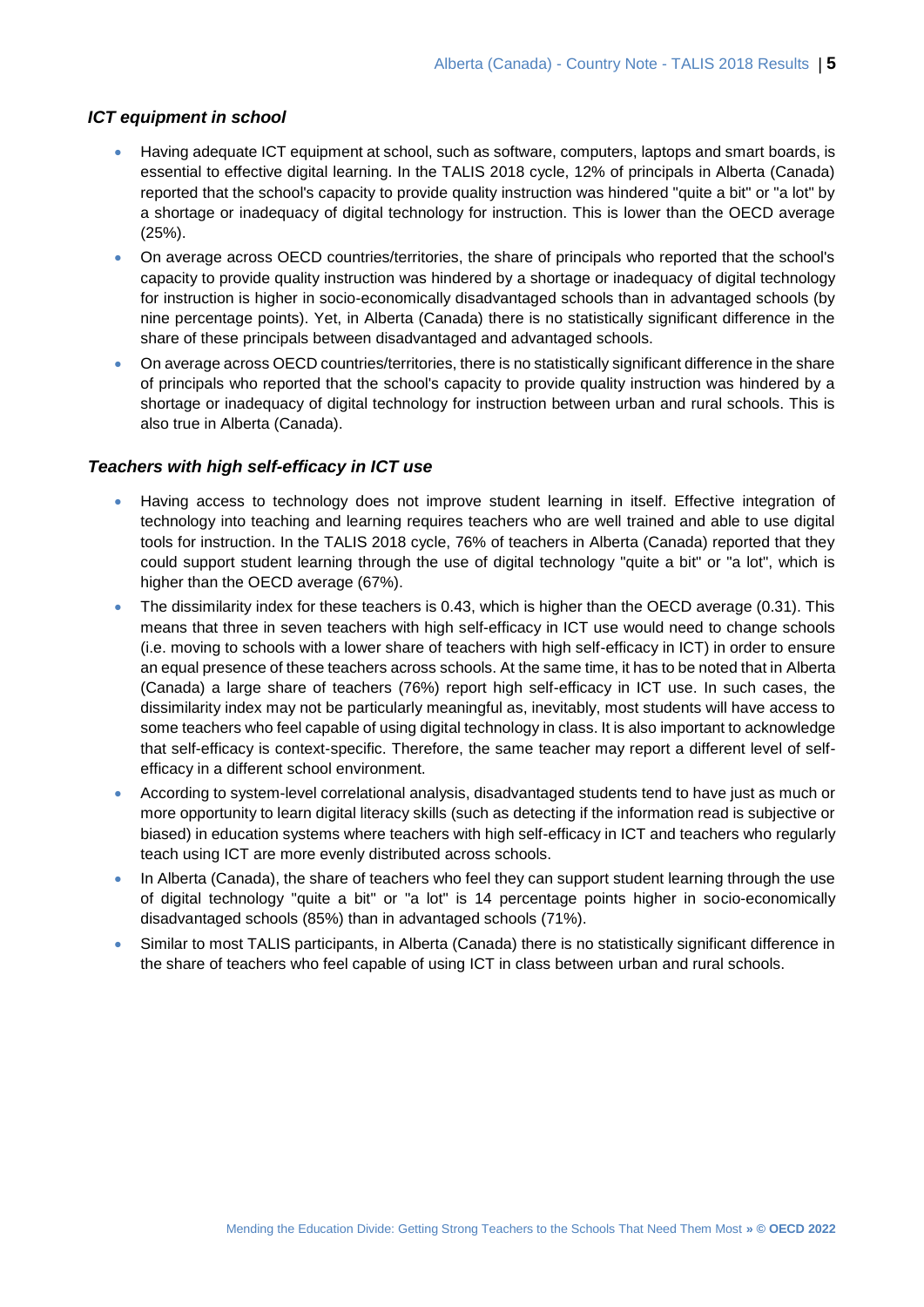

#### **Figure 3. Allocation of teachers with high self-efficacy in ICT use**

Results based on responses of lower secondary teachers and principals

Notes: Only countries and territories with available data are shown. The dissimilarity index measures if the allocation of teachers with a given characteristic in a country's schools resembles the overall teacher population of the country and it ranges from 0 (i.e. the allocation of teachers in schools resembles perfectly the teacher population of the country) to 1 (i.e. teachers with a certain characteristic are concentrated in a single school). Differences across school types that are not statistically significant are highlighted with lighter colours. Source: OECD, TALIS 2018 Database, Table 3.12.

#### *Teachers who use ICT for teaching on a regular basis*

- Past research has highlighted a positive relationship between teachers' perceived self-efficacy in ICT and their use of digital technology in the classroom. Although the literature also shows that ICT use at school does not automatically lead to better student outcomes – both too limited and overly excessive use of ICT can be associated with lower student achievement – teachers' and students' ability to make the most of ICT is reinforced by regular and judicious use of digital technology in the classroom. In the TALIS 2018 cycle, 66% of teachers in Alberta (Canada) reported "frequently" or "always" letting students use ICT for projects or class work, which is higher than the OECD average (53%). The dissimilarity index for these teachers is 0.36, which is not statistically different from the OECD average (0.32).
- Unlike most TALIS participants, in Alberta (Canada) there is a difference in the share of teachers who regularly use ICT for teaching between socio-economically disadvantaged and advantaged schools. The share of these teachers in Alberta (Canada) is 16 percentage points higher in socio-economically disadvantaged schools (77%) than in advantaged schools (61%).
- As with most TALIS participants, in Alberta (Canada) there is no statistically significant difference in the share of teachers who regularly use ICT for teaching between urban and rural schools.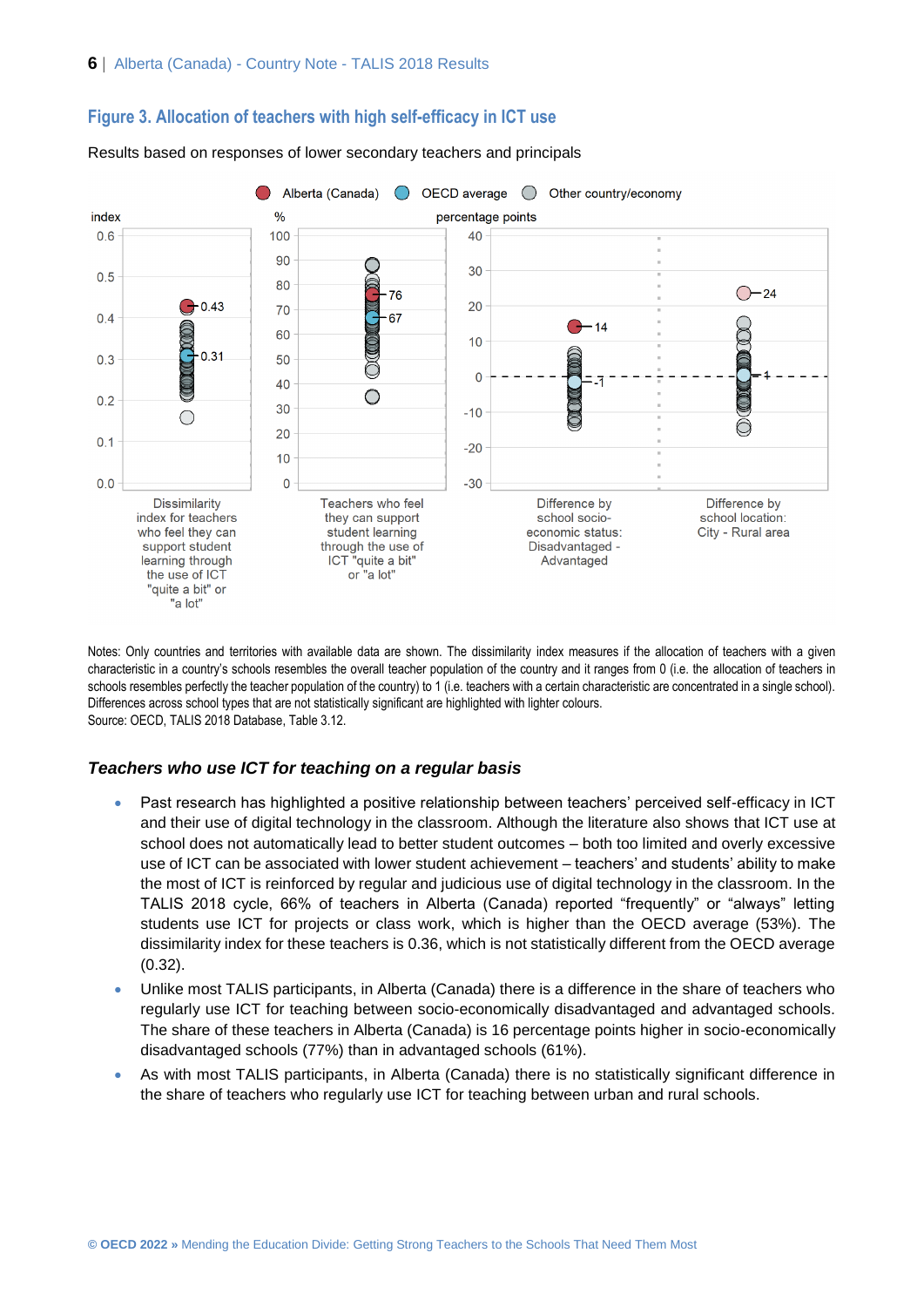

# **Figure 4. Allocation of teachers who regularly use ICT for teaching**

class work class work

Results based on responses of lower secondary teachers and principals

Notes: Only countries and territories with available data are shown. The dissimilarity index measures if the allocation of teachers with a given characteristic in a country's schools resembles the overall teacher population of the country and it ranges from 0 (i.e. the allocation of teachers in schools resembles perfectly the teacher population of the country) to 1 (i.e. teachers with a certain characteristic are concentrated in a single school). Differences across school types that are not statistically significant are highlighted with lighter colours. Source: OECD, TALIS 2018 Database, Table 3.15.

# **Key features of TALIS 2018**

TALIS uses questionnaires administered to teachers and their school principals to gather data. Its main goal is to generate internationally comparable information relevant to developing and implementing policies focused on school leaders, teachers and teaching, with an emphasis on those aspects that affect student learning. It gives a voice to teachers and school leaders, allowing them to provide input into educational policy analysis and development in key areas.

- The international target population for TALIS is composed of lower secondary teachers and their school leaders in mainstream public and private schools. TALIS 2018 offered three additional options: 15 countries and territories also surveyed teachers and school leaders in their primary schools (ISCED level 1), 11 countries and territories, including Alberta (Canada), did so in their upper secondary schools (ISCED level 3) and 9 countries and territories conducted the survey in schools that participated in the 2018 OECD Programme for International Student Assessment (PISA).
- Building on literature identifying the characteristics and practices of teaching that boost student achievement, the report *Mending the Education Divide: Getting Strong Teachers to the Schools That Need Them Most*, published on 14 March 2022, shows how teachers with different characteristics and practices tend to concentrate in different schools, and how much access students with different socioeconomic backgrounds have to strong teachers. It points out the aspects of different educational